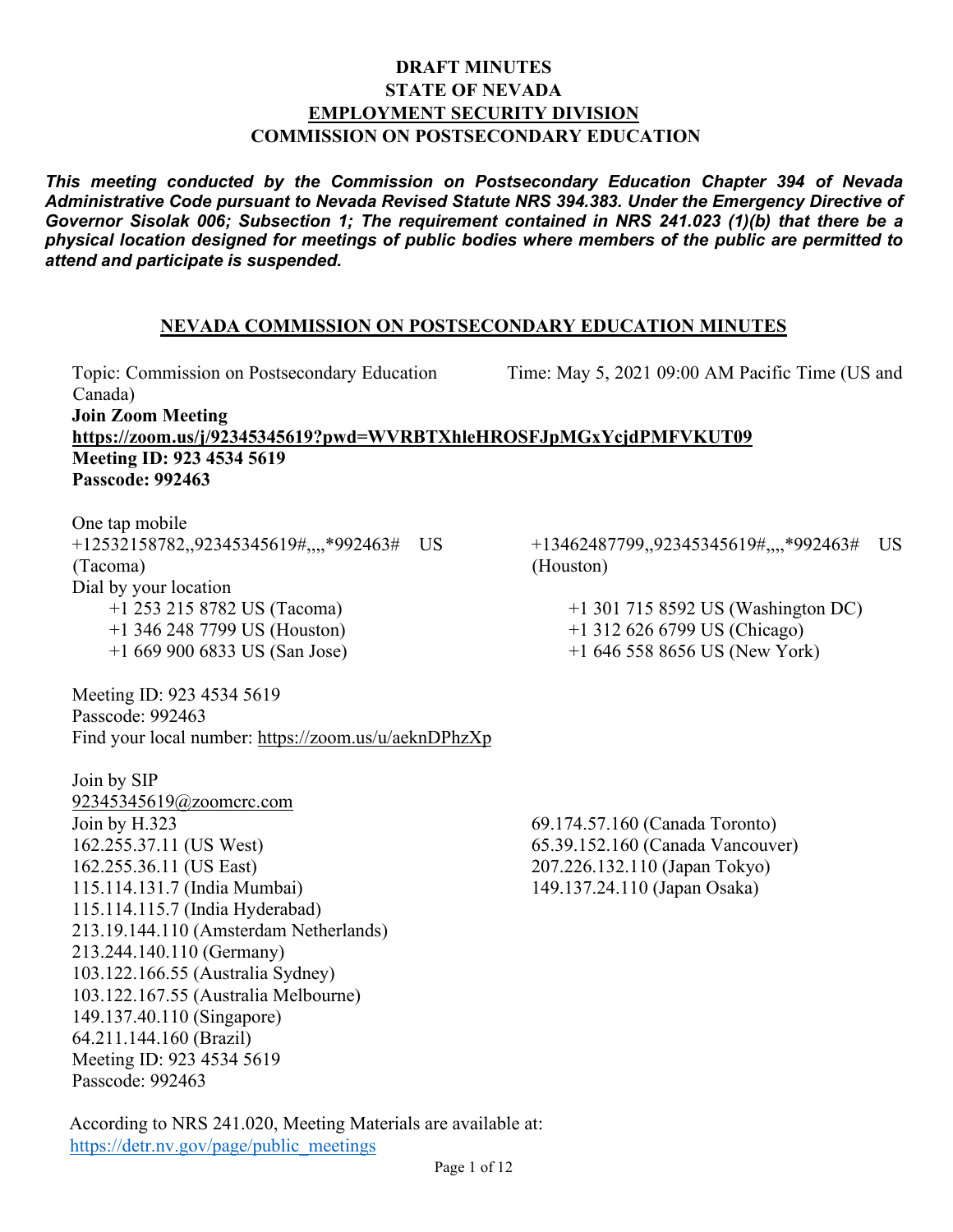## **Staff Present during Video Conference**

Kelly D. Wuest, CPE Administrator Maricris Wu, CPE Postsecondary Education Specialist Susan Beckett, CPE, Administrative Assistant III

## **Members of the Public, Media and Other Agencies Present in Las Vegas**

Robert Whitney, Nevada Attorney General Office Deputy Attorney General Jerame Ayers, Academy for Professional Development Elvia Barba, United Education Institute Jennifer Bocchi, Assist to Succeed Northern Nevada John Bocchi, Assist to Succeed Northern Nevada Joe Fitzpatrick, Signature Real Estate Jessica Ford, Vandelay Education Pete Gilkey, Vandelay Education Alexis Lodge, Live Savers Training Center, LLC Darren Nelson, MyComputerCarer Joel Nelson, Charter Career Academy Linda Montgomery Dan Pryor, MyComputerCareer Shane Reeder, Charter Career Academy Ryan Sattleberg, MyComputerCareer Sammantha Sidorakis, Vandelay Education Haylee Stephens Josh Swayne, Charter Career Academy

# **Member of the Commission on Postsecondary Education Present during Video Conference Meeting**

Nathan Clark, Chair Sharon Frederick, Vice Chair Vincent Eade Thomas Kenny Joseph Rhodes Steven Soares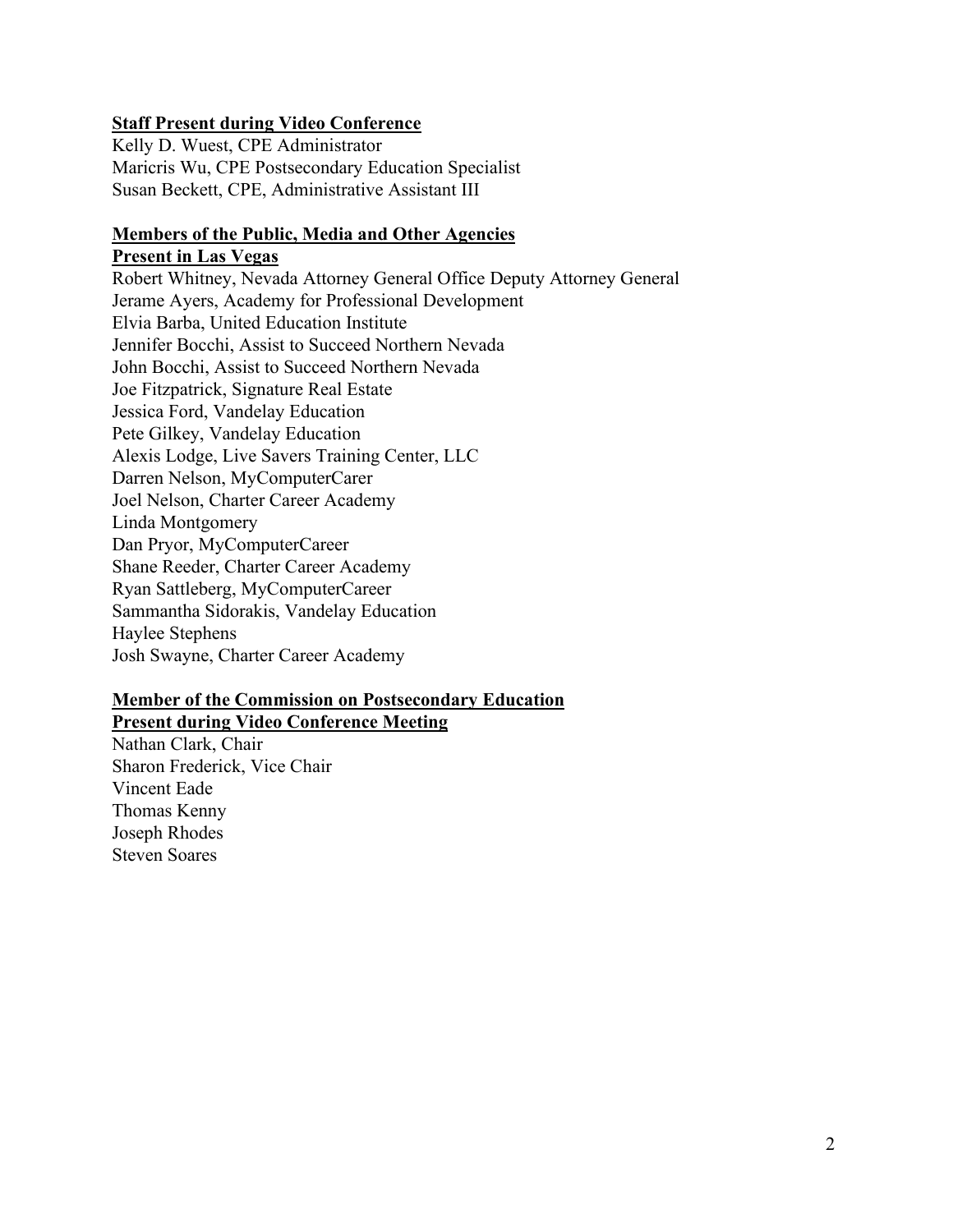# **STATE OF NEVADA EMPLOYMENT SECURITY DIVISION COMMISSION ON POSTSECONDARY EDUCATION MINUTES**

May 5, 2021 – 9:00 A.M.

## **Call to Order**

The meeting was held via Video Conference ZOOM. The meeting was called to order by Chair Commissioner Nathen Clark at approximately 9:00 AM.

## **Public Comments**

Commissioner Clark asked for public comment – no public comment. Susan Beckett confirmed no public comment via reactions or chat. Commissioner Clark explained the use of chat and reactions. Final – no public comment.

## **Written Comments**

This is Susan Beckett, no written comments.

## **Confirmation of Posting**

Susan Beckett, for the record, Administrative Assistant III, Employment Security Division, Commission on Postsecondary Education. Yes, proper Notice was provided for this Meeting, in accordance with Governor Sisolak's Declaration of Emergency Directive 006; Subsection 1; The requirement contained in NRS 241.023 (1)(b) that there be a physical location designated for the meeting of public bodies where members of the public are permitted to attend and participate is suspended. The meeting will be held via videoconference only.

# **Roll Call**

- Commissioner Chair Clark Present
- Commissioner Vice-Chair Frederick Present
- Commissioner Eade Present
- Commissioner Kenny Present
- Commissioner Ponder Excused
- Commissioner Rhodes Present
- Commissioner Sewell Excused
- Commissioner Soares Present

Administrator Kelly Wuest: took roll via verbal and video. Confirmation of a quorum.

## **Adoption of Agenda:**

Motion: Commissioner Rhodes – Move to approve adoption of Agenda for May 5, 2021 removing item number 9 – Snap Medical Assistant Academy.<br>Second: Commissioner Eade.

Commissioner Eade.

Discussion: None.

Results: Unanimous, agenda is adopted.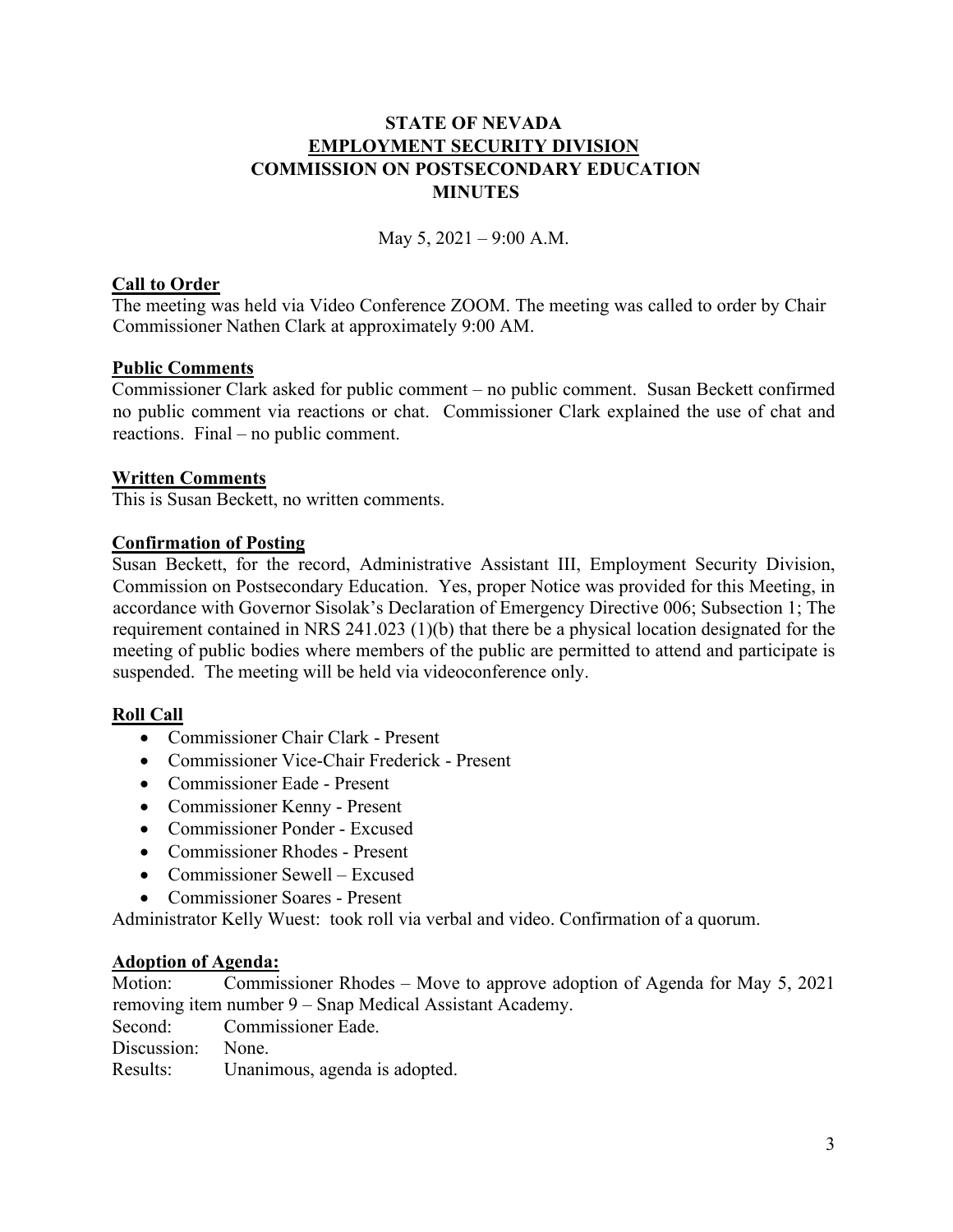## **Approval of Minutes February 3, 2021 Meeting**

| Motion:     | Commissioner Frederick – Motion to approve the minutes for the meeting that was |
|-------------|---------------------------------------------------------------------------------|
|             | held on February 3, 2021.                                                       |
| Second:     | <b>Commissioner Soares.</b>                                                     |
| Discussion: | None.                                                                           |
| Results:    | Unanimous, motion carries.                                                      |

## **Administrators Report**

Administrator Wuest began with before I begin the report, I would like to introduce a new commissioner, Mr. Steven Soares who was appointed on May  $1<sup>st</sup>$ . He did all this paperwork diligently, we got him in the agenda, and he is here today.

Commissioner Clark, welcome Mr. Soares.

Commissioner Soares Thank you, Commissioner Clark. Glad to be here.

Administrator Wuest, we now have a full commission. We have not had a full commission in close to two years.

Administrator Wuest read the Administrators Report that was prepared on April 26, 2021.

# 1.**COVID 19 Update**

May 1, control went over to jurisdictions Clark County was pretty good and received their plan to increase capacity to 80%. I just received notice that Washoe County increased capacity to 50%. There are differences between the two primary areas and some areas of the state have opened up fully. Our temporary approvals are still in effect until we are out of this situation and we have had institutions ask to continue to have the option to remain online because they figured out how to make it happen, especial for institutions serving rural areas where they may do part of it, online and the practical on site. It definitely lends to providing additional training for people. There's been no additional closures related to the pandemic. We do have a couple of institutions that have stayed offline because of the physical contact required of the occupation or the owner or primary people teaching have gotten ill. We are hoping those will come back online soon.

## **2. Accreditation News**

Accrediting Council for independent Colleges and Schools (ACICS) –

At the February 25, 2021, at the National Advisory Committee of Institutional Quality and Integrity has recommended removal of the recognition of accreditation for ACICS. This recommendation has been provided to the U.S. Department of Education who has 90 days to make a determination. No additional information has been provided at the NASAPS quarterly meeting with DE staff. Currently, CPE has two institutional remaining with ACICS accreditation. Laurus College which is dually accredited with Distance Education Accrediting Commission (DECA) and Southern States University which has been determined eligible to proceed with candidacy to WASC Senior College and University Commission.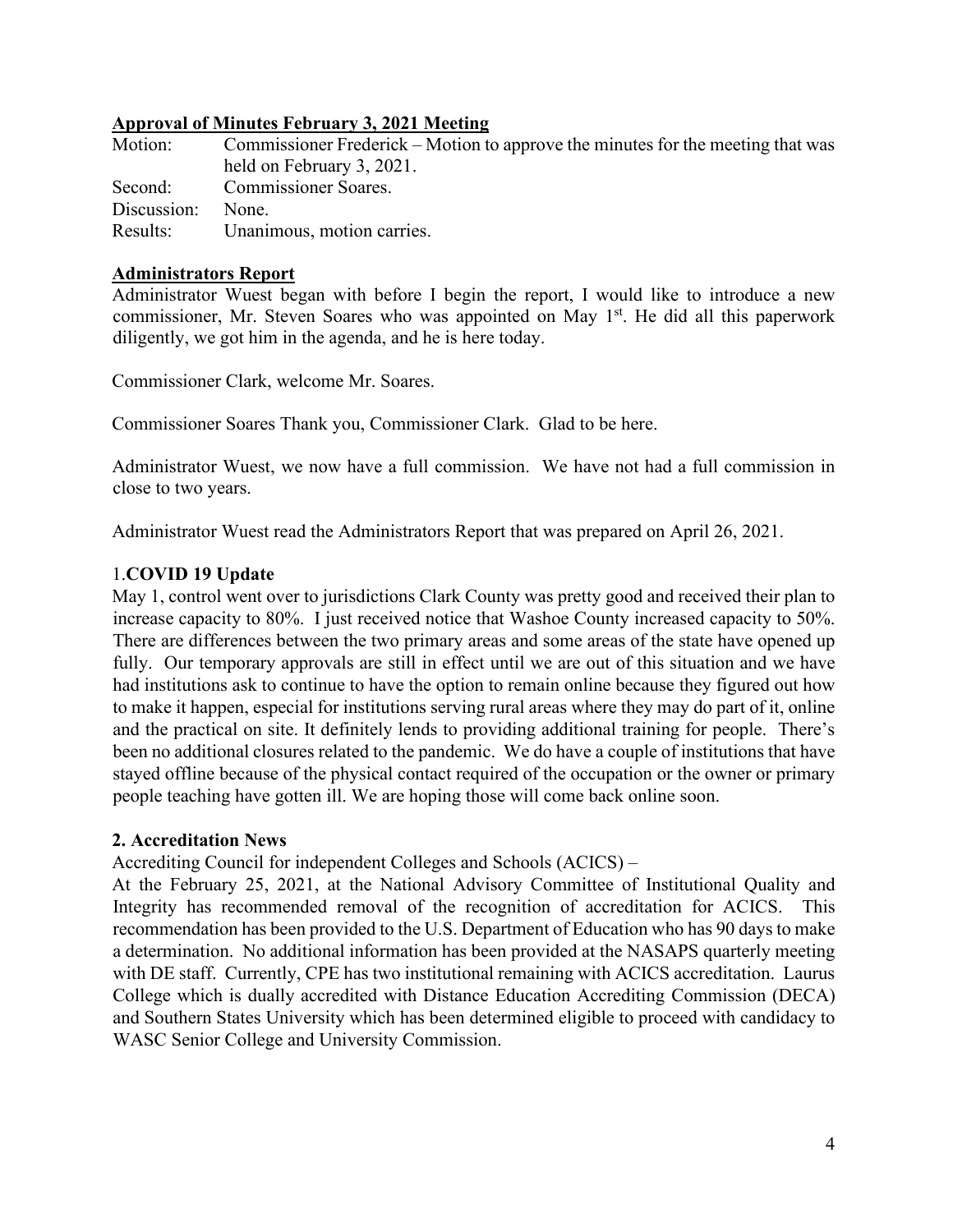# **3. Legislative Session**

The following are bills that CPE are following. Nevada legislative information can be found at: <https://www.leg.state.nv.us/>

AB 169 – Restricts certain recruitment activities for private postsecondary institutions, added to "substantially failed to furnish the contracted education in the refund policy, adds 3-day cancellation requirements and sets additional requirements for student enrollment agreements. This bill has passed through the Assembly and will be heard in the Senate Education Committee on April 28, 2021. One positive aspect is when we were going through the Art Institute receivership this would have provided protection to students that did not have any and they had to attend. To the endpoint of the program I see it, possibly some additional benefit there and then it updated a couple of items related to the enrollment agreement if this passes it is to take effect on October 1, 2021.

AB 382 – This bill was introduced to establish student loan license to Nevada but would make conforming changes to CPE. Sections 51 to 67 deal with the proposed changes to NRS 394. This is highlighted changes proposed but not all encompassing.

- Creation of a new licensing category for "private postsecondary vocational institutions" with more stringent operational requirements, reporting to CPE, and financial viability determination by CPE. This new classification of licensing will impact 65% of our current institutions and 83% of institutions in the application processing.
- $\triangleright$  Prohibit all institutions from withholding a transcript or registration privileges for failing to make payments.
- $\triangleright$  Requires the "transfer" of student records to any other institution in the State and permits students to challenge record involving Commission hearing.
- $\triangleright$  Restrict recruitment activities and redefines agents in conflict with existing regulations which will impact both secondary and postsecondary institutions.
- $\triangleright$  Expands advertising prohibitions to NRS and adds term "by implication" to the verbiage.
- $\triangleright$  Requires a 5-day contract cancellation for all institutions.
- $\triangleright$  Requires all student facing documents be "pre-approved" by CPE. Currently, staff conduct a 2-year renewal where documents are reviewed and at times when programs are modified or added. This alone will have a significant impact on staff workload.
- $\triangleright$  Allows for Nevada residents to file student complaints for institutions not licensed by CPE and including out of state institutions participating in NC-SARA. Requires CPE to respond but provides not authority under the requirement.

CPE staff have placed a fiscal note on this bill as the implementation will require substantial resources to implement and track. The required resources include 1.0 FTE Compliance Audit Investigator and IT solution to computer CPE. This system was approved in the last legislative session but eliminated in the budget cuts that occurred this summer. The Commission will need to make several amendments to the NAC if the bill passes.

AB 253 – Expands open meeting law to permit virtual meetings. This could provide greater attendance at meeting and decrease Commissioner time to attend meeting.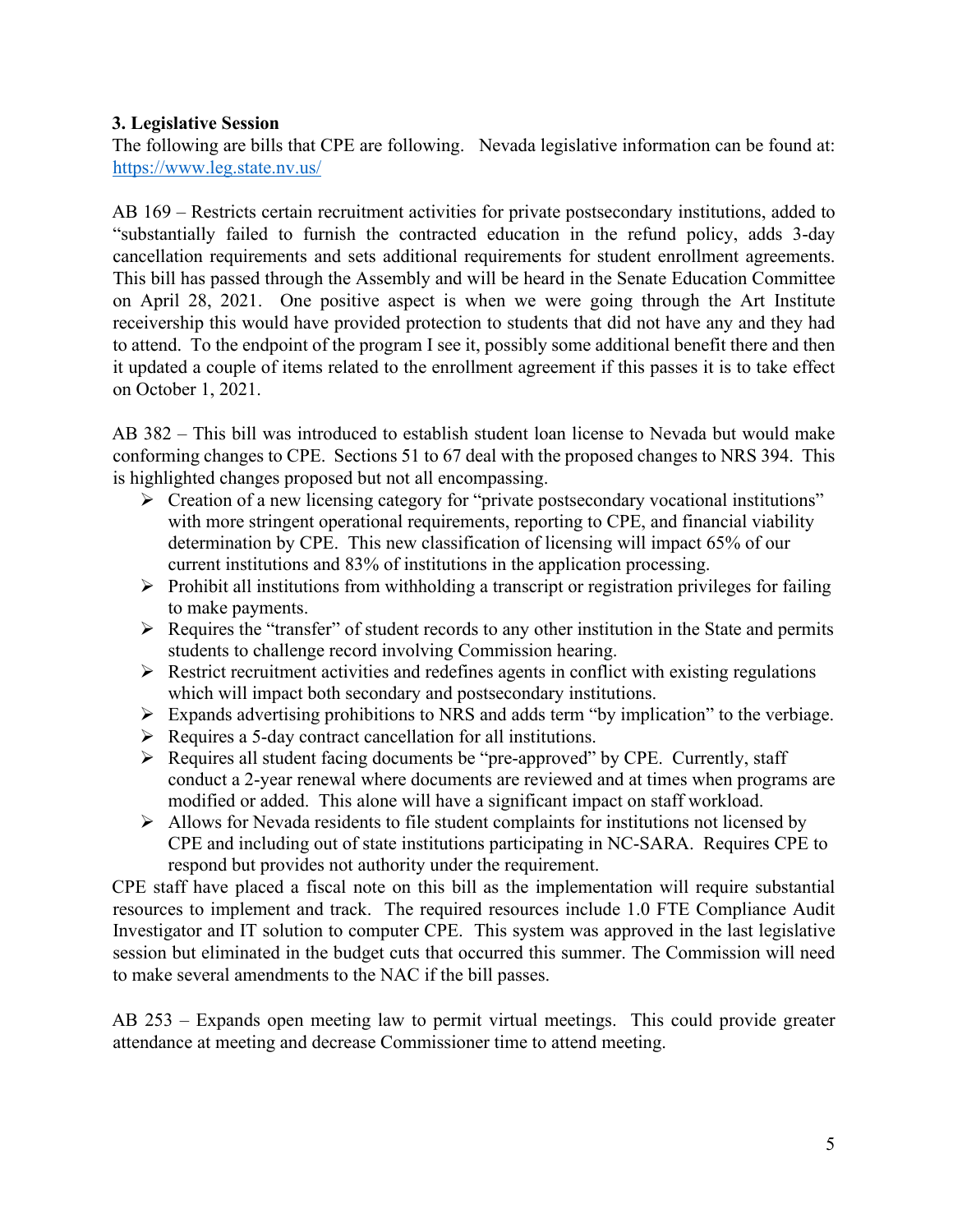# 5. **Budget**

Starting January 2021, state employees were required to take 1 furlough day per month through June 30, 2021. We have not heard if this will be extended. This has result in a reduction in the reimbursement funds for the VA agreement and impacts staff workload. Travel restrictions are still in place for staff resulting in a cost saving for the state budget and reduced reimbursement for VA agreement. The mandatory furlough has extended the backlog of applications and staff is currently working in December 2020 submissions.

CPE's budget for the 2022/2023 budget cycle was approved as submitted. This budget is static from our current budget.

6. **Commission Pay** – Staff is attempting to resolve the issues with Commissioner pay with DETR HR and requests that if payment is not received within 30 days to contact the CPE office.

VA Education Specialist has tendered her notice, she is moving across country. We will have an open position for an Education Specialist for the VA Education Program. I do not have a timeframe yet on when the position will come out.

7. **Quarterly Report** – With 46 schools unreported, the total enrollment for the January 1, 2021 – March 31, 2021 quarter stands at 7,781 new students. An update will be provided at the meeting.

# **Update – 9,609 with 38 unreported**

Q4 2020 updated to 7,733 Q3 2020 updated to 9,576

| Jan – March | Jan – March | Jan – March | Jan – March | Jan – March |
|-------------|-------------|-------------|-------------|-------------|
| 2021        | 2020        | 2019        | 2018        | 2017        |
| 7,024       | 7,878       | 8,182       | 8,277       | 6,011       |

# 8. **CPE Quarterly Activities** – January 1, 2021 – March 31, 2021

| <b>CPE</b> Activity                 | Number of<br><b>Application</b><br>s Processed | <b>CPE Activity</b>                           | Number of<br>Applicatio<br><b>ns</b><br><b>Processed</b> |
|-------------------------------------|------------------------------------------------|-----------------------------------------------|----------------------------------------------------------|
| License Renewals                    | 14                                             | <b>Agent Permits</b>                          | 16                                                       |
| <b>Experiential License</b>         | 2                                              | VA Compliance Visits/Other Visits             |                                                          |
| School Change of Ownerships         | $\theta$                                       | VA Program Approvals (individual<br>programs) | 374                                                      |
| Education<br>Distance<br>Exemptions | 3                                              | <b>SARA Notifications</b>                     | 3                                                        |
| License Evaluations                 | 6                                              | <b>School Audits</b>                          | 5                                                        |
| <b>Added Facility</b>               | 2                                              | <b>Added Program</b>                          | 5                                                        |
| Program Modifications               | 3                                              | Transcripts                                   | 108                                                      |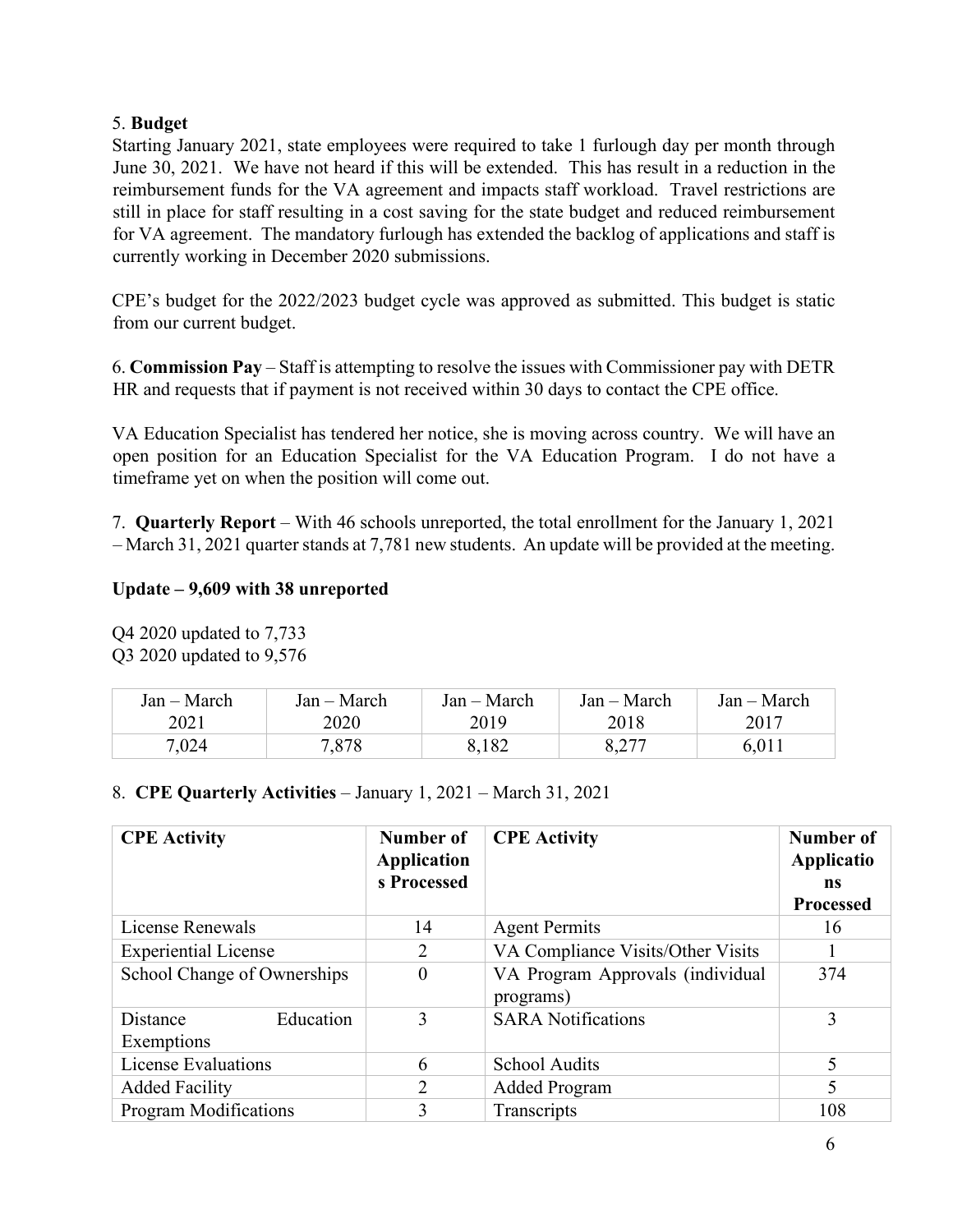# 9. **CPE Formal Student Complaints**: January 1, 2021 – March 31, 2021

CPE received to informal student complaints. In both cases, students were provided the process to file a complaint but as of now, neither student has submitted the required documents.

Commissioner Clark – AB 382; gave information about fees and how this appears to be a national movement.

# **Applications for Full Term License**

## *Arch Dental Assistant Academy (Reno Dental Assistant School)*

Testified: Samantha Sidorakis Compliance Associate at Vandelay Education. We are requesting the extension for the provision licensure.

Commissioner Clark, the reason for the extension is the institution has not enrolled students at this time, this will enable the institution some time to enroll students, hopefully graduates. Nothing else in the application has changed, this is just an extension.

| Motion:     | Commissioner Frederick – A motion that the provisional license for Arch Dental |
|-------------|--------------------------------------------------------------------------------|
|             | Assisting Academy be extended for an additional nine months.                   |
| Second:     | Commissioner Eade.                                                             |
| Discussion: | None.                                                                          |
| Results:    | Unanimous, motion carries.                                                     |

# *Live Savers Training Center LLC*

Testified: Alexis Lodge – Gave background of the six-week nursing assistant program. They have had 56 students enrolled and graduated 48 students. An overall pass rate of 94% year to date for our students. We are in compliance with the Nevada State Board of Nursing.

Commissioner Eade, I noticed in the file that it says that prior credit is not evaluated, would you speak to that, please. Lodge replied, this is an entry level introduction to healthcare, so there is no prior training before this actual level of nursing assistant training. Prior credit not given per Nevada State Board of Nursing requirements. Commissioner Eade furthered, if someone were to take the training two or three years prior to join you, they would not be evaluated if they did it somewhere else, obviously. Lodge responded, you only have two years for the Nevada State Board of Nursing, and you can do your CNA renewal. After the two years it expires, you must take the CNA class over. A person can come from another state and endorse their CNA license. For the State of Nevada, you cannot do a transfer of credits and will have to take the nursing assistant program over again. Commissioner Eade, thank you for the clarification.

Commissioner Clark, if a student came to you and they had done a CNA training within the last two years, you probably wouldn't accept them into your program? Lodge replied, if they have done CNA training within the last two years, they can just take the CNA exam for the State Board. Commissioner Clark, what is somebody might feel like I need some refresher training, but that would be the only case to even look at those credits? Lodge furthered; we can offer a refresher training because we are approved to teach continuing education credits for the nursing assistant program.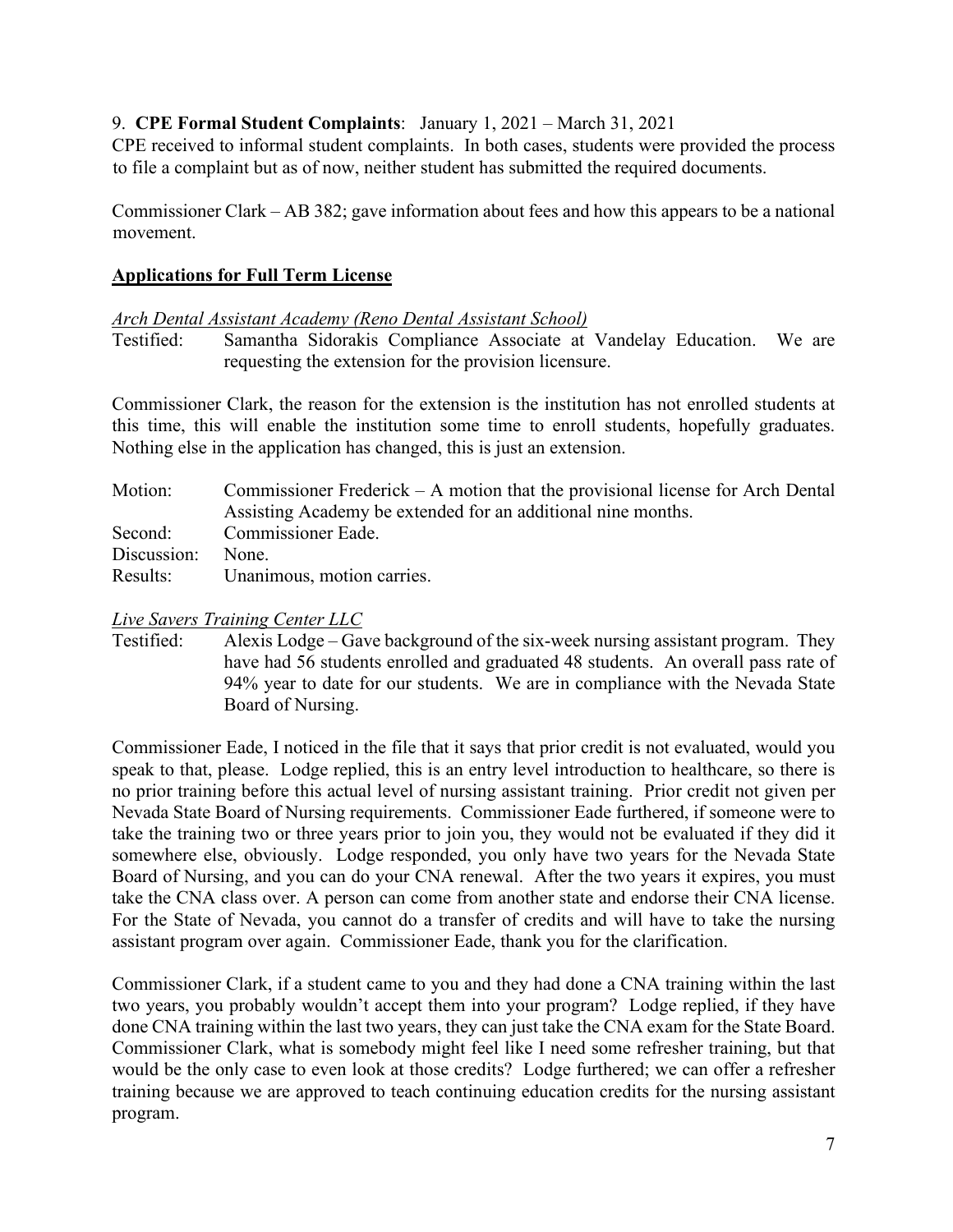| Motion:     | Commissioner Frederick $- A$ motion that full term licensure be granted to Live |
|-------------|---------------------------------------------------------------------------------|
|             | Savers Training Center LLC.                                                     |
| Second:     | <b>Commissioner Rhodes.</b>                                                     |
| Discussion: | None.                                                                           |
| Results:    | Unanimous, motion carries.                                                      |

## *MyComputerCareer*

Testified: Darren Nelson, Executive Director spoke and introduced, Ryan Sattleberg, Director of Military Operations and Dan Pryor, Chief Operating Officer. Mr. Nelson stated they were applying for the fuller term licensure and they have a fairly small population of students for their annual report with five out of the seven students placed in the field with one looking to get a job offer any day.

Commissioner Clark stated he was curious about the summary of findings. There were two findings, how did you correct the issues? Mr. Nelson replied, I spoke with Maricris and we had the documentation, it was in the file. Commissioner Clark furthered; the assistance took place it just wasn't recorded? Mr. Nelson replied, yes it was in the file. I think it might have been overlooked. Commissioner Clark, then we the adding the credits to your completion certificate, seems easy enough. Mr. Nelson, yes, the final certificates were reissued to the students.

Commissioner Frederick, could you clarify regarding real life experience from the military or transfer of credits perhaps some type of training that veterans have already received? Mr. Nelson, yes we do have a price per credit process where we evaluate any type of prior education, prior experience before the enrollment so student or prospective students would be able to bring that to the table and we would analyze that to review for acceptance.

| Motion:     | Commissioner Frederick – A motion that MyComputerCareer be approved for full |
|-------------|------------------------------------------------------------------------------|
|             | term licensure.                                                              |
| Second:     | Commissioner Rhodes.                                                         |
| Discussion: | None.                                                                        |
| Results:    | Unanimous, motion carries.                                                   |

## *United Education Institute*

| Testified:  | Elvia Barba, Regulatory Compliance Specialist, requested an extension of a<br>provisional license and audit to give them time to graduate the first group of<br>students. The school recently opened to the public in October 2020 and estimates<br>the first group of students who will graduate the end of July/first week of August. |
|-------------|-----------------------------------------------------------------------------------------------------------------------------------------------------------------------------------------------------------------------------------------------------------------------------------------------------------------------------------------|
| Motion:     | Commissioner Rhodes – Motion to grant provisional license for United Education<br>Institute be extended for six months.                                                                                                                                                                                                                 |
| Second:     | <b>Commissioner Soares.</b>                                                                                                                                                                                                                                                                                                             |
| Discussion: | None.                                                                                                                                                                                                                                                                                                                                   |
| Results:    | Unanimous, motion carries.                                                                                                                                                                                                                                                                                                              |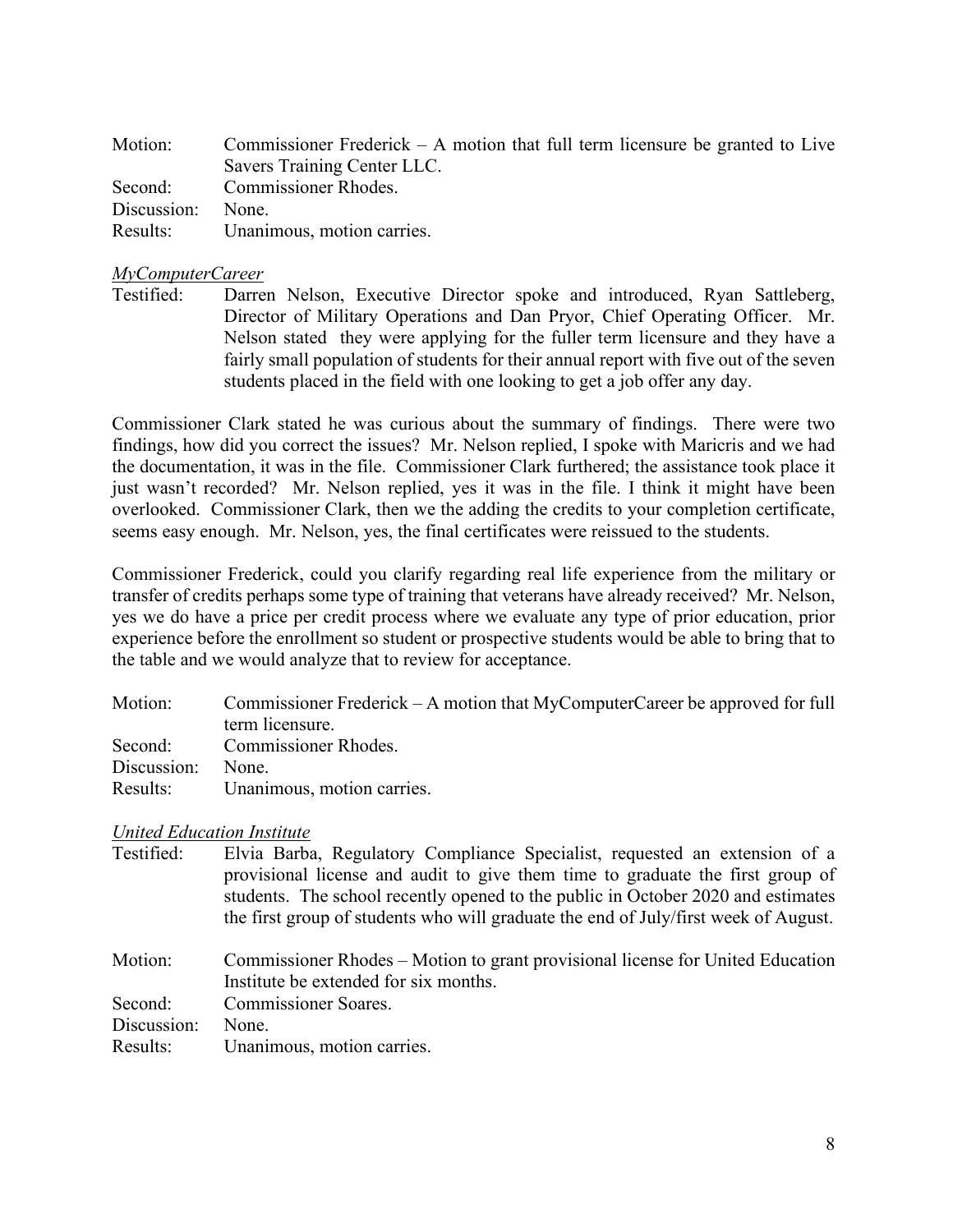# **Applications for Initial Provisional Licensure**

## *Academy of Professional Development*

Testified: Jerame Ayers, CEO and owner of Academy for Professional Development. This is an EMT school and I have been working between CPE and Southern Nevada Health District. Additionally, I have Security Programs, a thirty-day Physical Security Specialist, and then our Executive Protection. I am a service-connected disable veteran owned business registered with the VA. Currently, this will be my secondary site here in Las Vegas. We currently operate in California.

Commissioner Frederick, could you speak as to the Nevada Campus Director concerning residency, has that been resolved? Mr. Ayers, yes one of my directors is a prior army flyer he has flown helicopters and he is going to be my director. I have to wait on the medical side because I have to go through the Southern Nevada Health District, but with my military connections out here as well, I have a bunch of medics that are chomping at the bit to be able to teach students public and prior military. Commissioner Frederick, thank you for hiring veterans.

Commissioner Kenny, can you speak to us a little bit about what you've done in terms of clinical agreements for the students to get their practical training. Mr. Ayers, with regards to EMT, I do have a few hospitals in the area that we are going to be working with and some are interested in direct hires of graduates.

Commissioner Clark, can you tell us a little bit about the pass rates and national exam pass rates for the EMT in the California location? Mr. Ayers, you have six attempts to pass the national exam to get your card. The national average is about 60% and ours is slightly higher.

Commissioner Clark, I do have a question for Administrator Wuest. I see a couple of contingencies here but there's also this completion certificates revisions required do we need to add that to the contingencies, or do we wait until their audit comes up? Administrator Wuest, we work with him for the minor corrections that they have. It is some minor revisions that need to happen with student documents. There is a catch-22 with the Southern Nevada Health District needing to approve instructors and curriculum to finalize documents.

Deputy Attorney General Robert Whitney, I may have missed it but the bond recommendation, has it been approved or is it still remaining? Administrator Wuest, I believe Mr. Ayers sent me the original bond. Mr. Ayers, you had a copy but now you have the original. Mr. Whitney, thank you.

Motion: Commissioner Frederick – That a twelve-month provisional license be granted to Academy for professional Development to offer the emergency medical technician, executive protection specialist and physical security specialist programs contingent upon facility, personnel information, and curriculum approvals. Second: Commissioner Eade. Discussion: None. Results: Unanimous, motion carries.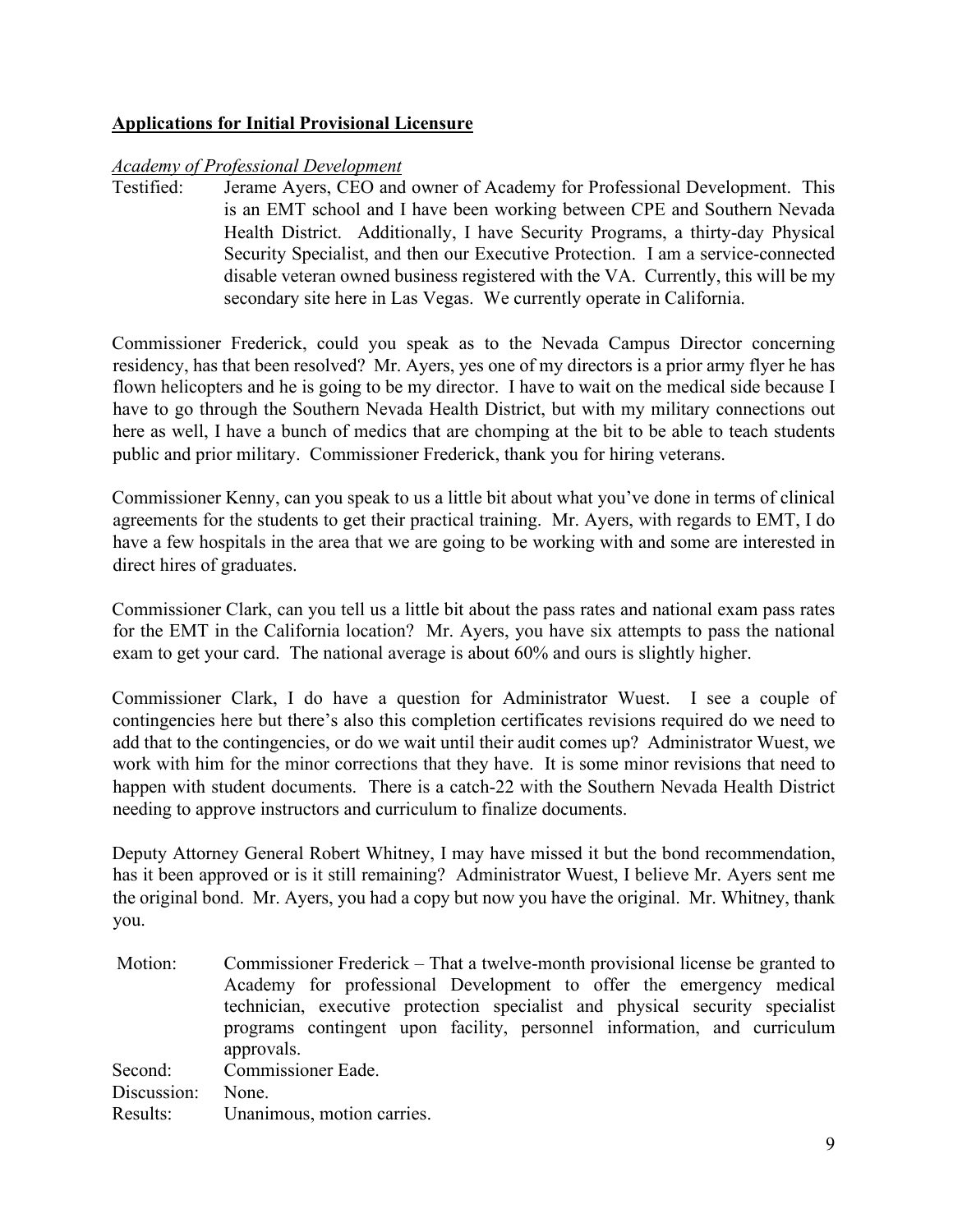## *Assist to Succeed Northern Nevada*

Testified: Jennifer and John Bocchi, owners of Assist to Succeed Northern Nevada. We are looking for a 12-month provisional license for Assist to Succeed Northern Nevada. It is a dental assisting school and that is a ten-week program.

Commissioner Eade, what is your strategy for placing students? Jennifer Bocchi, a little background we own three dental offices in Northern Nevada Reno area. What we have found since we have been practicing since 2005 is it is become more and more challenging to find employees and dental assistants. Right now, we have put an add out to try to find staff and it is almost impossible to even get an application. There is extreme demand right now for dental assisting people. I have been working with the President of the Board of Academy of General Dentistry and the Northern Nevada Dental Society, we have connections with friends and other dentists in town so there is an extremely high demand right now for dental assistants.

Commissioner Clark, I can attest to what Dr. Bocchi mentioned the need for dental assistants because I have had three different dentists in the Reno area over the years try to convince me to start a dental assistant program. The reason I have not is because every other dentist I talked to says that dental assistants coming out of schools tend to not be ready to go to work. How do you plan to address that in the ten-week program when other schools are much longer? Jennifer Bocchi, we have seen that ourselves and we take great pride in the type of dentistry we do. The technology we must train the students with the type of dentistry we are doing. We have the opportunity in our three different offices for them to see what is going on in all of them. Our plan is to have the opportunity for students to come shadow and even be able to get their hands wet a little bit with what we are doing. There are a lot of schools out there, they do not get hands on experience and I think that is the challenge. I know what we have gone through and knowing what we have seen with the other schools out there we are going to be able to really coach and train the students on what dentists are really looking for.

Commissioner Rhodes asked about barriers to the cost of the program and offered suggestions as to opportunities of sponsoring a student and programs for tuition assistance. Jennifer Bocchi responded with marketing plans, evaluations and they are open to options with regards to funding options.

| Motion:     | Commissioner Rhodes – Motion for a twelve-month provisional license be granted |  |  |
|-------------|--------------------------------------------------------------------------------|--|--|
|             | to Assist to Succeed Northern Nevada to offer the diploma program in           |  |  |
|             | comprehensive dental Assisting contingent upon faculty, facility approval and  |  |  |
|             | surety in the amount of \$22,000.                                              |  |  |
| Second:     | <b>Commissioner Soares.</b>                                                    |  |  |
| Discussion: | None.                                                                          |  |  |
| Results:    | Unanimous, motion carries.                                                     |  |  |

## *Charter Career Academy*

Testified: Shane Reeder, Director of Charter Career Academy, introduced Joel Nelson, Academic Director and Josh Swayne the CEO. This a new model for us with Charter. We are taking this direction because of some things that we are observing in the marketplace and the student demand. Charter Career Academy is going to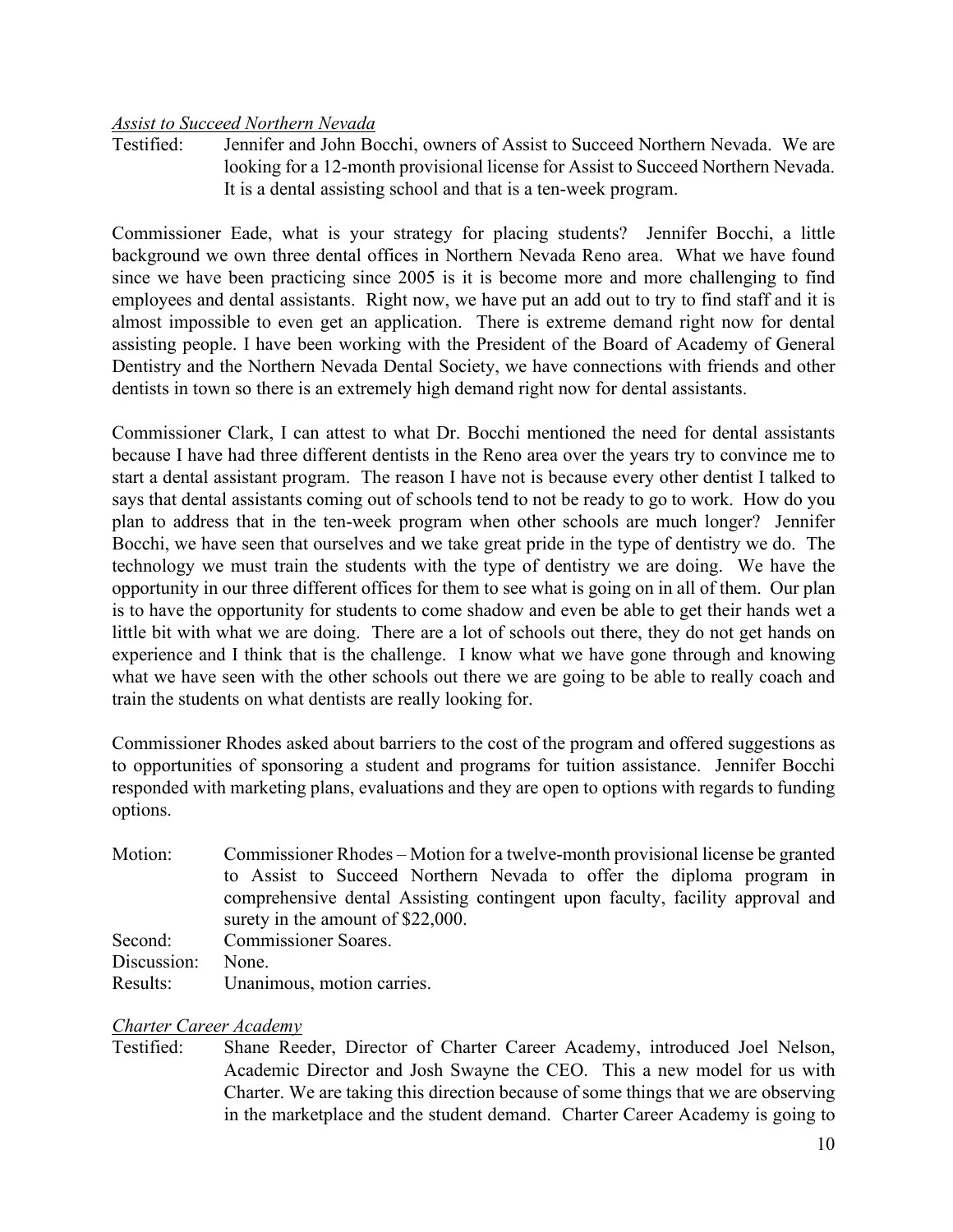be offering certificates of completions for industry recognized certificates for demand healthcare careers. Reeder furthered with detailed explanations of the programs, hours and cost information.

Commissioner Clark, thank you for the background and descriptions, question relative to the cost of the programs. You said you are not Title IV approved. I think you mentioned setting up payment plans for those that are not eligible for those types of payments. Mr. Reeder explained we will have payment plans with options that once a student makes the initial payment, they will be able to access the curriculum and be required to make payments. Commissioner Clark furthered; I am curious if you have read the SB 382 because it fits right in. Shane Reeder, I have had the opportunity to listen to Administrator Wuest testify and those hearings are interesting to watch. I concur with you, Commissioner Clark that these appear to have a national presence that is being spread as I look at legislation in other states as well.

Motion: Commissioner Kenny – That a twelve-month provisional license be granted to Charter Career Academy to offer the diploma program in Medical Assisting programs with Lab and Externship options, Phlebotomy and Medical Equipment Technician programs contingent upon faculty and curriculum approvals and surety in the amount of \$96,000. Second: Commissioner Frederick.

| Discussion: None. |                            |
|-------------------|----------------------------|
| Results:          | Unanimous, motion carries. |

# *Signature Real Estate School*

Testified: Joe Fitzpatrick; we were granted a provisional license a year ago. Due to a serious medical issue and hospitalization, I missed the deadline for the contingencies within the six-month timeframe.

Commissioner Clark so we have an extension? Administrator Wuest, no it's not an extension because they did not fulfill all the contingencies within the six-month timeframe. Because of that, they became ineligible for it, it terminated. As of today, they have fulfilled all the contingencies and should not have a problem because the license can be issued.

Motion: Commissioner Rhodes – That a twelve-month provision license be granted to Signature Real Estate School, LLC. to offer two pre licensing courses in Real Estate Essentials 90-hour Pre-Licensing Course and the Real Estate Essential 18 hour Nevada State Law Pre-Licensing Course.

Second: Commissioner Frederick.

Discussion: Commission Kenny asked for clarification about the 90-hour program since the requirement increases to 120 hours in October. Mr. Fitzpatrick responded that the Real Estate Division will be issuing a separate course for the additional 30 hours when it becomes effective. Administrator Kelly added that as with all of the Real Estate schools, the schools will be able to add the 30 hours as it is a statutory change from required for licensing. She explained that there has been delays in implementation and will adjust licenses when the time comes. Commissioner Kenny, thank you for clarifying.